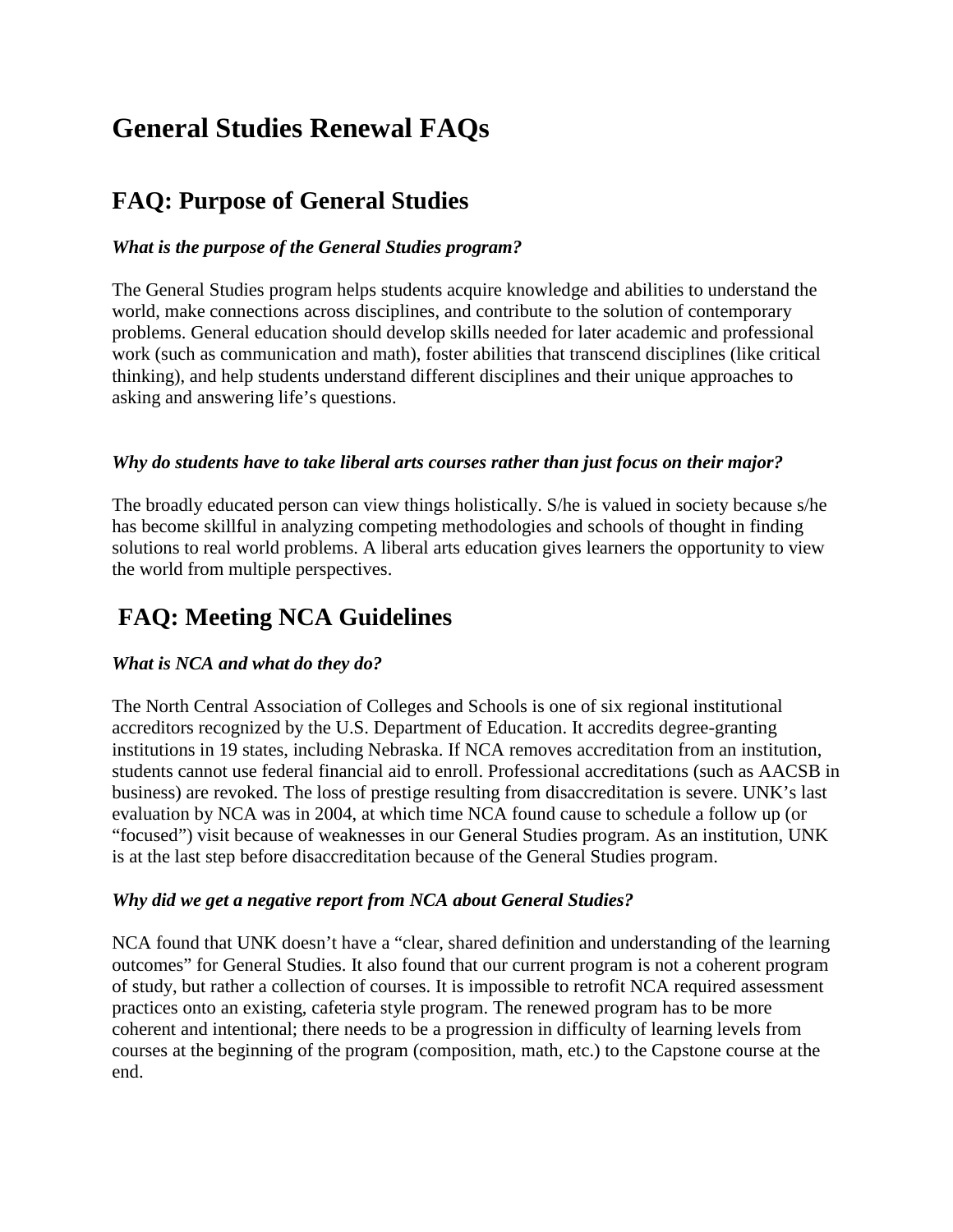#### *Can NCA tell us what our General Studies curriculum should be?*

No. NCA's role is to judge the effectiveness of our assessment practices and the overall integrity of the program. Where there are deficiencies, NCA cites them. Like many other institutions, UNK has a General Studies curriculum that was never intended to function as a program. Rather, it is a set of many individual courses from which students can choose. Current assessment practices –required by NCA– cannot be retrofitted onto our existing program. While our current General Studies program represented the sound thinking of its time, assessment results today clearly show that there are better ways to bring about student learning. To respond to NCA's requirements, UNK must also renew its General Studies curriculum.

#### *What could happen if UNK doesn't pass the next NCA visit?*

A focused visit, which UNK had in 2008, is the last step before an institution loses accreditation. NCA has disaccredited institutions. Losing accreditation means that students cannot use any federal financial aid (Pell grants, loans, etc.) at UNK, and all professional accreditations (such as AACSB in business) are revoked.

## **FAQ: Advantages of a New Program**

#### *What advantage will students have from a new General Studies program?*

Students will benefit greatly from taking a coherent, unified program which has clear, agreed upon learning outcomes. By the end of the student's General Studies experience, s/he will know the purpose and appreciate having a broad general education.

#### *What will be the advantage to faculty and departments of a new General Studies program?*

Departments and programs will be able to develop innovative, academically enriching courses. The Portal and Capstone courses especially will allow faculty to use their creativity and to explore intellectual fields they might not otherwise get to. Also, departments and programs will have increased access to offer General Studies courses, particularly in the Portal and Capstone areas.

## **FAQ: Guiding Principles and Practices**

#### *What are the recognized "best practices" today in general education?*

General education programs should have a discernable beginning, middle, and end. This allows students to progress over time in their cognitive skills. Earlier courses may put more emphasis on memorizing and comprehending, but later courses should emphasize higher level learning skills: analysis, synthesis, and evaluation. Other best practices today include having a Portal course, which fosters critical thinking skills early on, as well as a Capstone, which requires students to demonstrate their competence in higher level critical thinking skills.

#### *Did UNK consider successful general education models at other universities?*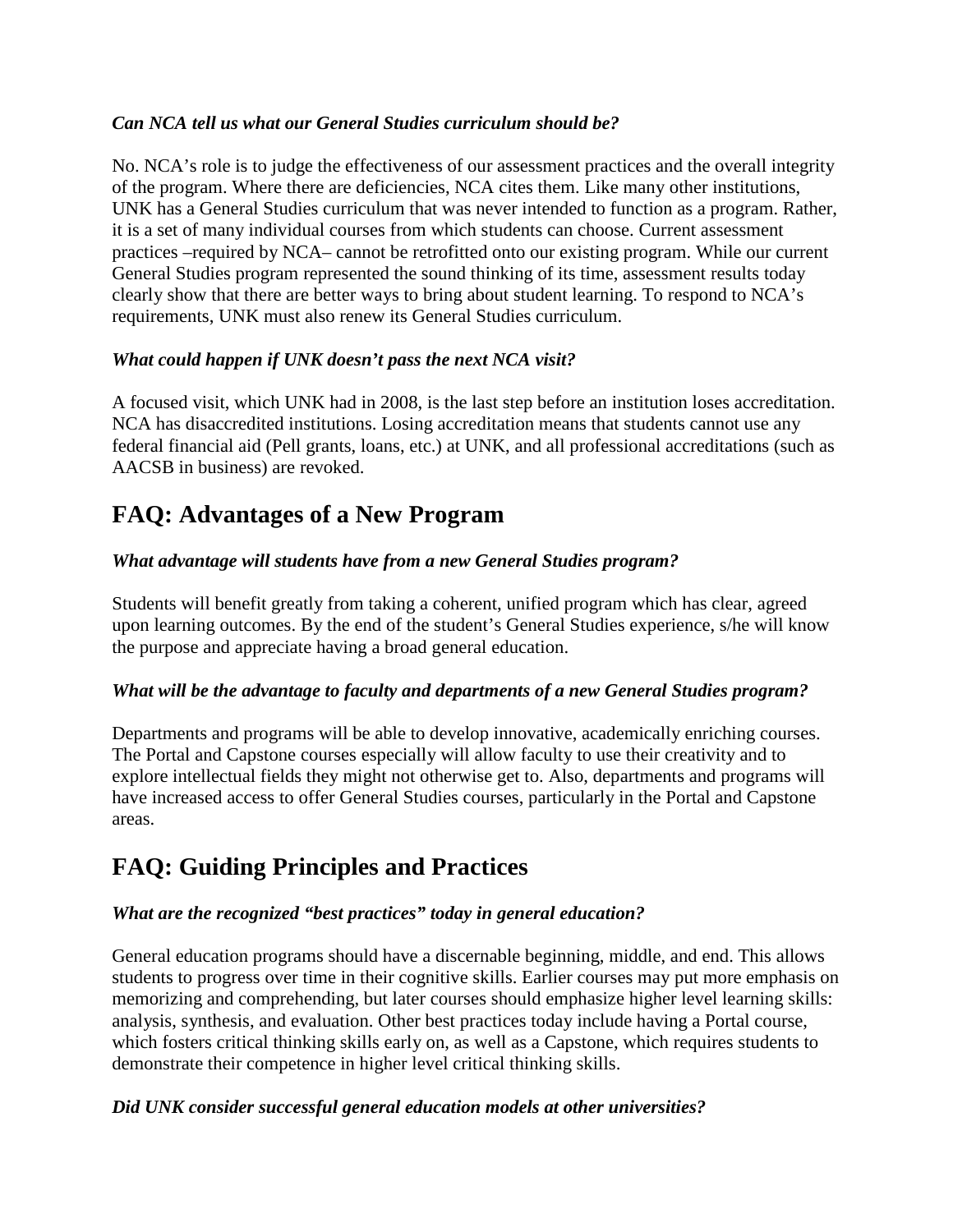Both the Roundtable and the General Studies Council looked at numerous samples of general education programs. Included in these samples were 20+ programs considered by the Association of American Colleges and Universities (AACU) to be "promising models" that represent best practices. The focus of the General Studies Council is to create a program that reflects national best practices, aligns with UNK's mission statement and strategic plan, and supports the best traditions of a UNK general education.

#### *Is the proposed curriculum the same one from the Roundtable?*

The model that the General Studies Council is currently working with is largely informed by the Roundtable. The Roundtable included approximately 40 faculty colleagues from all colleges and the library, at all ranks and lengths of service.

#### *How does First Year Experience fit in with the proposed General Studies program?*

The First Year Experience (FYE) program will be on hiatus during 2009-2010 while UNK reevaluates the mission and scope of the program. The proposed curriculum seeks include some effective FYE practices that will help students understand the purpose of possessing a general education.

## **FAQ: Curriculum**

#### *What are the General Studies requirements in the new program?*

Each student will complete 12 credit hours of Foundational Core – writing, math, speech, and a course in the category "Democracy in Perspective." In addition, all students take a Portal course and Capstone course, and 27 credit hours in the disciplines. After students take the minimum requirements in the disciplines, there are 5 hours of elective General Studies credit.

#### *Isn't the proposed model the same as the existing program?*

There are similarities and differences. The proposed model is intentional about helping students progress from lower level to higher level learning. Also, the proposed program has more balanced category requirements  $-1$  course in fine arts, 2 in humanities, 2 in the sciences, 2 in the social sciences. In addition, the proposed program makes the Capstone a requirement and adds a Portal course.

#### *What is the purpose of the Portal course?*

The Portal is taken early the student's general education and focuses on building critical thinking skills. Students learn that there are contrasting interpretations and methodologies within disciplines, and to engage in sustained thought about issues.

#### *What is the purpose of the Capstone course?*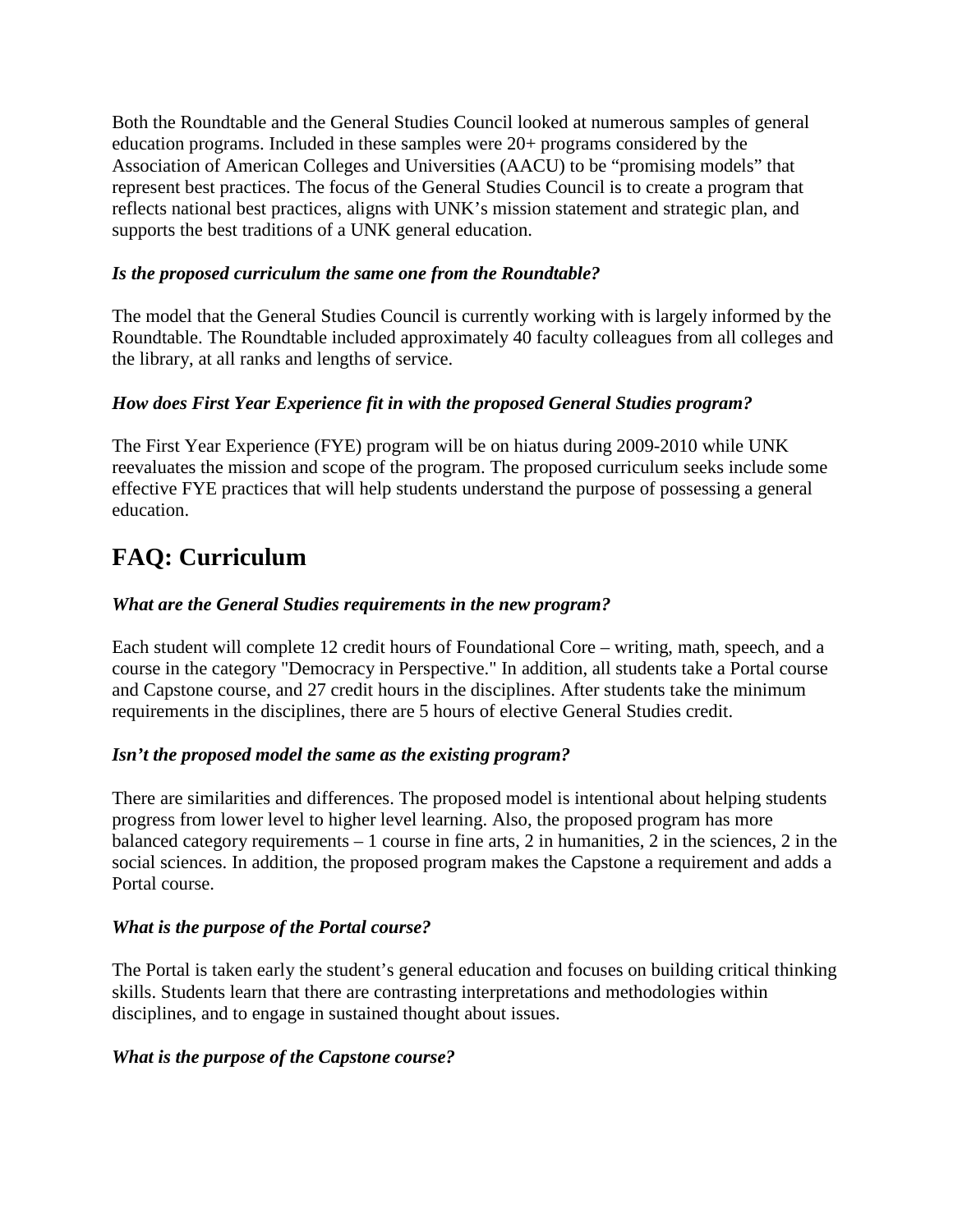The Capstone concludes the General Studies experience. It requires students to evaluate and synthesize information from more than one academic discipline, and to employ appropriate methodologies in creating an original semester project.

#### *Why does the proposed program require less English composition than the existing program when our students already have a hard time with writing?*

The Roundtable discussions, which included members of the English faculty, concluded that requiring one semester of English composition is adequate as long as writing is incorporated into other areas of the General Studies curriculum. The current proposal includes intensive writing in the Portal and/or Capstone courses.

#### *What is the proposed "Math for the Educated Person" course?*

The Roundtable recommended that a math course be created that encompasses mathematical concepts that the educated person needs to know, including principles of numbers, statistics, graphs, and critical evaluation of the information they convey. For students in majors (such as business and science) that require advanced mathematics and who need to stay in sequence, college algebra would also fill the math requirement.

#### *Why isn't economics a requirement under the proposed program?*

Economics is in the social sciences category and would be an option for students. Further, Portal and Capstone courses can be created and taught in economics.

#### *Why is the General Studies program 45 credit hours? Why can't it be fewer?*

Forty-five hours represents about a third of the credit hours in the bachelor degree. This ratio is common in general education practices at most institutions.

### **FAQ: Assessment**

#### *What assessment practices does NCA require for General Studies?*

The General Studies program has to demonstrate that it meets the overall program learning outcomes (evaluating information, thinking critically, communicating clearly, understand diversity). It does so using a variety of instruments, such as the nationally normed CAAP test of critical thinking and writing.

#### *What kind of assessment will departments have to do?*

Any course in a General Studies category will have to meet the learning outcomes for that category, and will have to follow the assessment procedures specified by the General Studies Council. These include teaching the course so that it meets the learning outcomes for the category the course is in, and using common assessment instruments (from the General Studies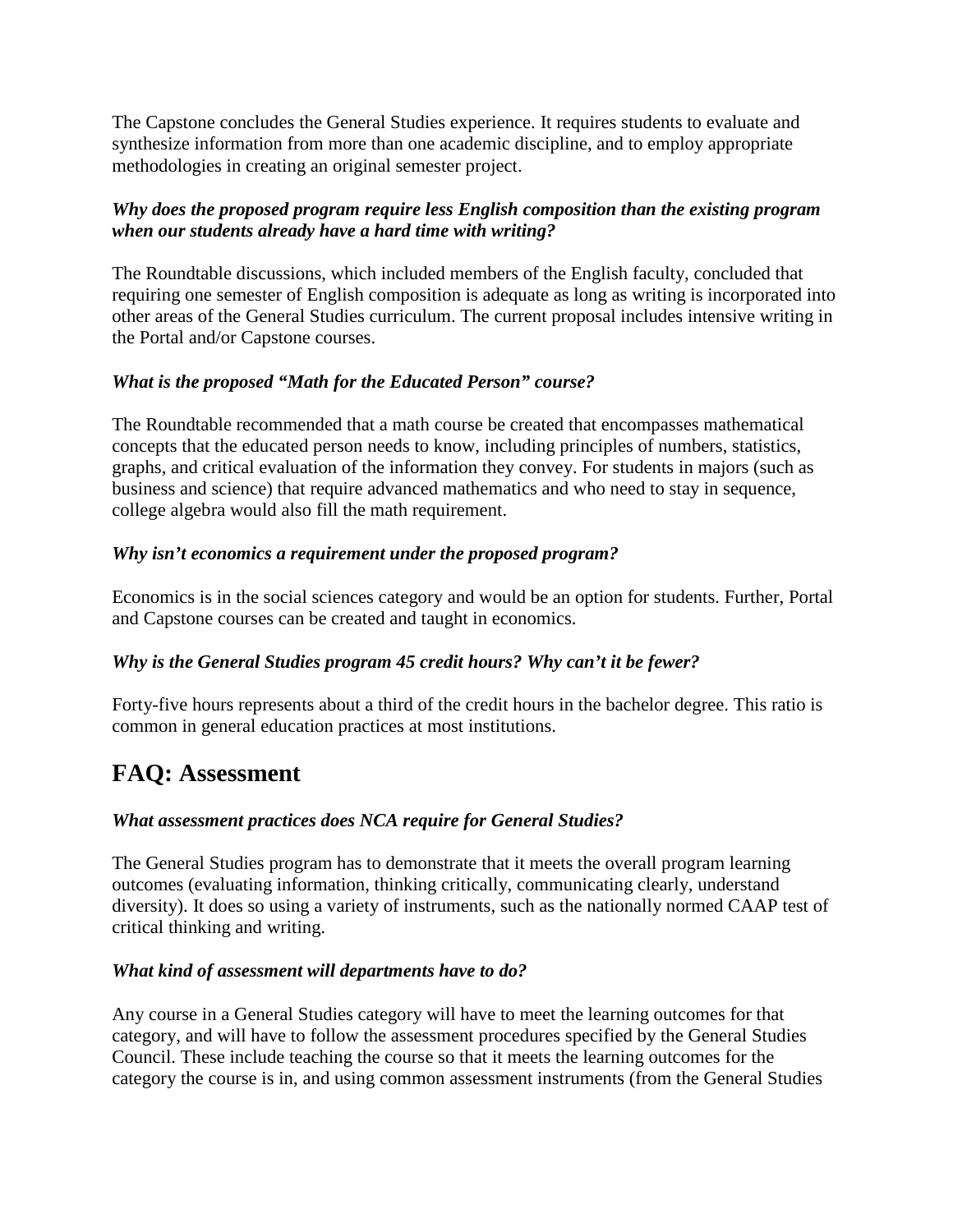Council) for that category. These NCA-required practices help ensure that students are learning what they should be.

#### *Why will we have to use the same standardized instruments?*

For assessment to be valid, a common instrument has to be used. If departments each assess the General Studies courses they offer in different ways, there is no way to compare how well students are learning.

#### *How often will my department have to do assessment of General Studies courses we teach?*

Fortunately, the intensive level of department involvement in assessment of General Studies will be reduced quite a bit. Very few courses will have to be assessed each year. Rather, there will be a schedule based on a three-year rotation. The reduced assessment load is contingent, however, on whether the renewed program is implemented.

#### *Doesn't having common learning outcomes and assessment instruments violate academic freedom?*

The General Studies program has always had required learning outcomes. NCA (and best practices) now mandate common assessment instruments as well. Any General Studies course will have to meet the learning outcomes and assess using the common assessment instruments. How the instructor meets the learning outcomes of the course, what materials s/he uses, and what teaching practices s/he employs is entirely up to the instructor's judgment. Thus, academic freedom is in no way restricted by NCA requirements or by the policies of the General Studies program.

### **FAQ: Renewal Process**

#### *Why is the General Studies Council focusing on this particular curriculum model?*

It is a combination of the Roundtable recommendations, NCA requirements, identified best practices in general education, and elements of other models proposed by UNK faculty.

#### *Can't UNK just put existing General Studies courses into the new categories?*

There will be new categories that will have learning outcomes that are different from the existing ones. The revising of learning outcomes is necessary because of NCA requirements.

#### *What is the approval process for a new General Studies program?*

The process of renewing General Studies began in fall 2005 with Roundtable Phase I, and continues with the work of the General Studies Council presently. Approving a renewed program follows the procedures in the General Studies Governance Document.

#### *What will be the approval process for new General Studies course submissions?*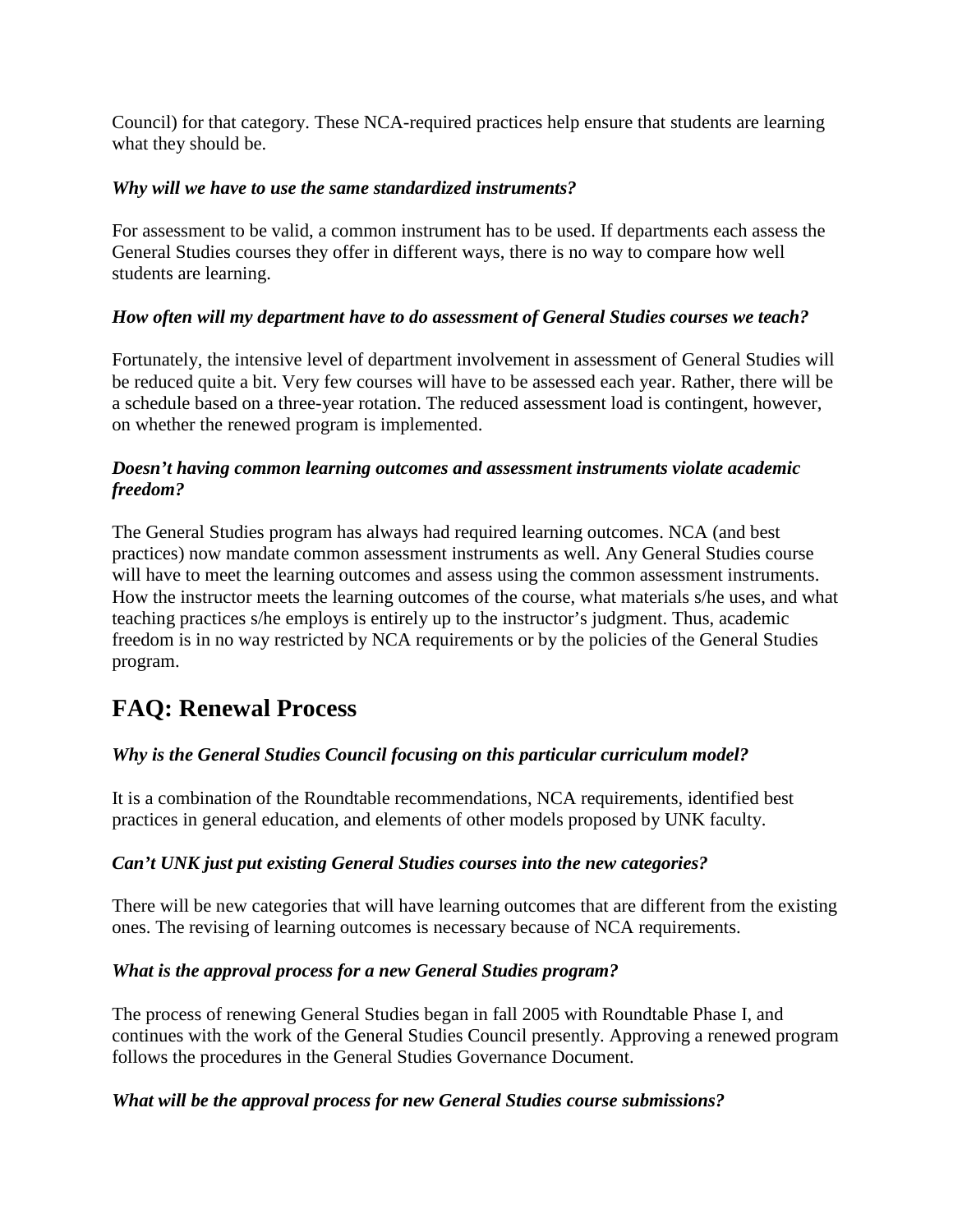To submit a course for approval as General Studies, departments will follow the procedures in the General Studies Governance Document, Section V.

#### *What things have to happen in order to have a new General Studies program?*

The General Studies Council will fulfill its charge by articulating learning outcomes, a renewed curriculum, and related assessment practices. To do so, the Council will continue to consult with each of the colleges and with the general faculty. Input from the whole academic community is critical to ensuring a high quality, broadly supported new program.

#### *What if one or more of the colleges votes "no"?*

Under the General Studies Governance Document, three of the four colleges must approve the renewed program. If more than one college voted against the program, the General Studies Council would seek every possible means to resolve the concerns.

#### *Do I have any say in renewing the General Studies program, or is it a "done deal"?*

Changing the General Studies learning outcomes, assessment practices, and curriculum are a necessity because of NCA requirements. Because of the magnitude and importance of changing General Studies, there has been a long period (over four years) of discussion, meetings, presentations, forums, etc. about it. Over 60 faculty from the Roundtables and the General Studies Council have been involved so far, and they were charged to convey the views of their colleagues to the Roundtable and Council. Faculty will continue to have opportunities to convey their views and suggestions about the proposed General Studies curriculum and assessment plans before they are finalized. Afterwards, the faculty in each college will vote on whether to accept the renewed curriculum.

#### *What would happen if the General Studies renewal effort isn't successful?*

Because of the dire consequences for UNK's accreditation, retaining the current General Studies program that has already been cited twice by NCA is not an option. NCA requirements will be met.

### **FAQ: Timeline & Communication**

#### *What's the timeline for everything that has to happen in General Studies?*

The new learning outcomes and renewed General Studies curriculum will be presented to faculty in spring 2009. Academic year 2009-2010 will be the time for departments to submit General Studies course proposals and for the Council to review them. The first students under the new program would begin in fall 2010, and the report to NCA is due that spring (2011).

#### *Is it a good idea to do this now, considering the current fiscal situation?*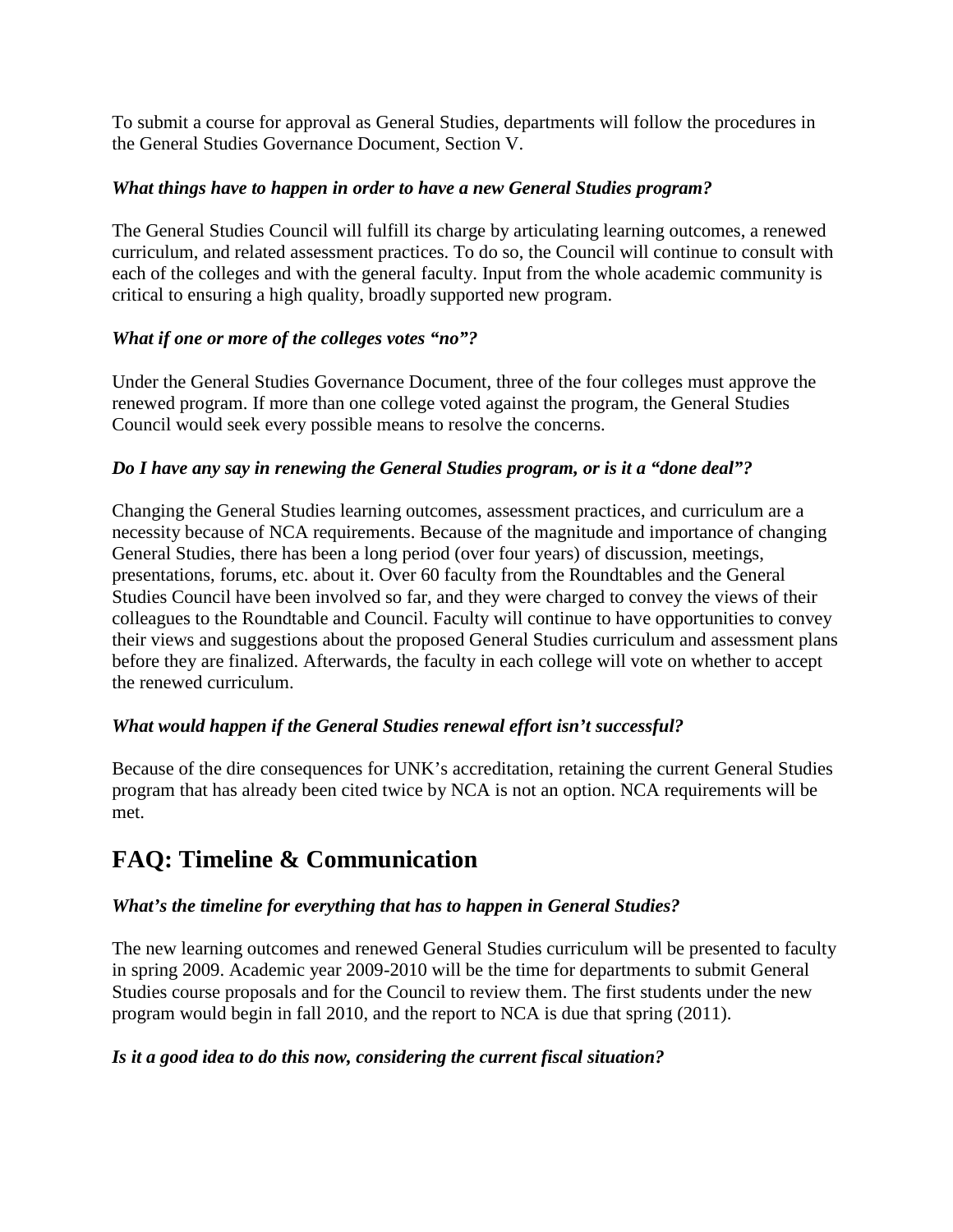NCA has mandated that we make these changes, and national best practices and our own assessment data show clearly the need for a renewal of the General Studies program. It is anticipated that the renewed program will not have a negative financial impact on the institution.

#### *Why haven't I heard about this before now?*

Communication about the renewal process has been frequent and comprehensive. Since the Roundtables began in fall 2005, information about the General Studies renewal process has been communicated via email, newsletter, website, Blackboard, seminars, and forums across campus. Over 40 faculty from across the colleges and the library have participated in the Roundtable, and over 20 faculty from across the colleges and the library have served on the General Studies Council during this time. Information about the process has been offered continuously over the past four years by the General Studies Council, Council, the Office of Assessment, the Center for Teaching Excellence, and the Senior Vice Chancellor.

## **FAQ: Questions from Departments**

#### *Will departments still get to design the curriculum for General Studies courses they teach?*

Departments proposing a course for inclusion in General Studies will continue to have the same academic freedom they have always had. However, each category in General Studies will have a set of learning outcomes that any course in that category must meet. How the course meets those learning outcomes is up to the faculty member teaching it. Additionally, each category will have common assessment instruments to ensure validity in assessment practices. Common learning outcomes and common assessment instruments are required by NCA. Training in learning outcomes and assessment instruments will be offered to faculty.

#### *What if our department relies on enrollments in General Studies courses we teach?*

In creating the proposed curriculum, the General Studies Council sought to comply with NCA requirements and provide a balanced, effective learning experience for students. The Portal and Capstone courses are two excellent opportunities for departments to offer courses in General Studies. Any course may be designated a Portal course, as long as it meets the outcomes and assesses using the common Portal assessment instrument. Similarly, departments can offer Capstone courses if they meet the learning outcomes and use the assessment instrument for the Capstone.

#### *What help will departments have in preparing and submitting proposals for General Studies courses?*

The General Studies Council will offer information seminars for faculty to help in preparing and submitting proposals.

#### *Do departments need to be doing anything right now to prepare?*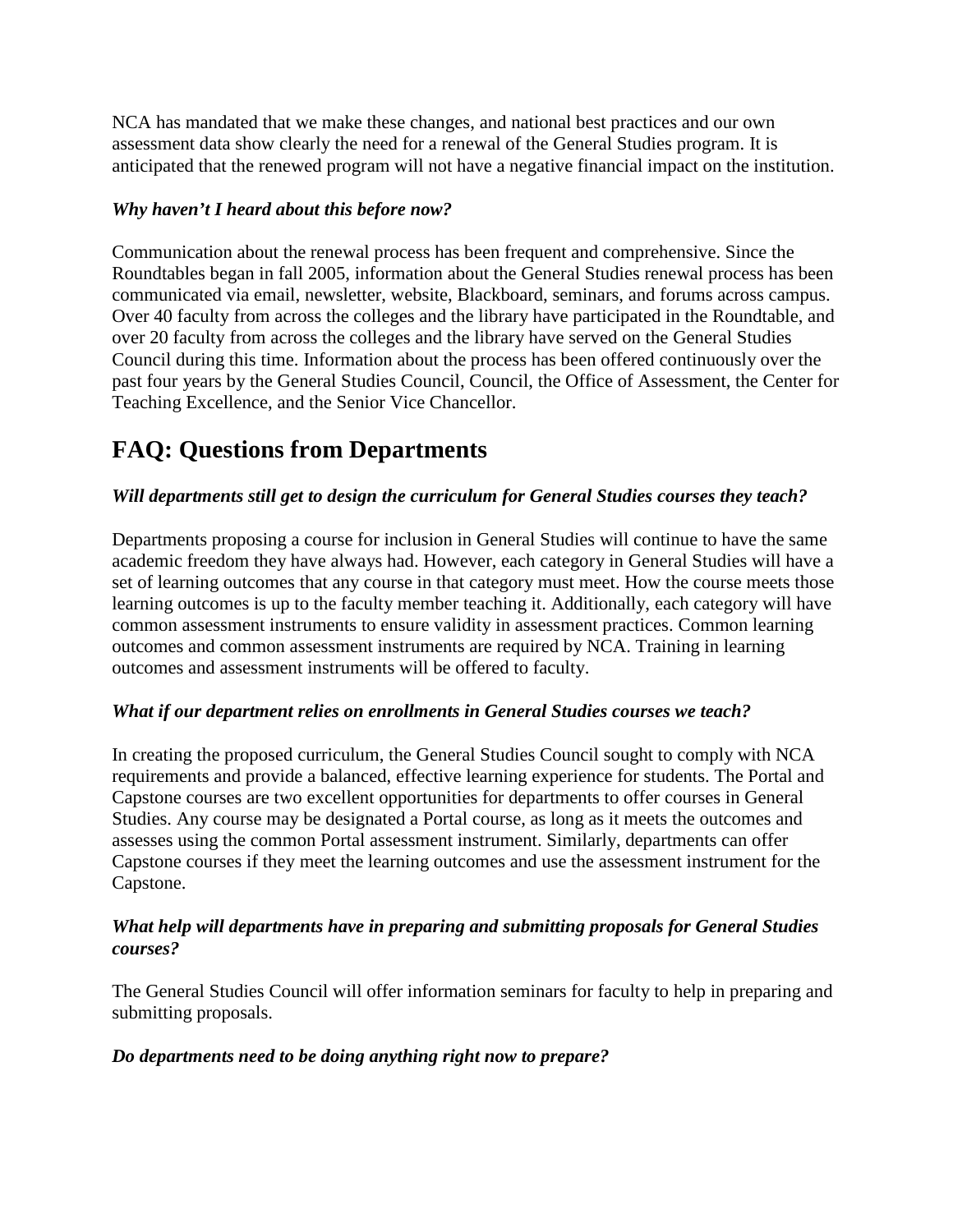Faculty will participate widely as the whole campus considers the proposed outcomes, assessment instruments, and curriculum. When a renewed program is approved, departments will be able to submit course proposals, initially during the 2009-2010 year timeframe. The Council will then review and approve courses. All courses (including those in the current program) will need to be reviewed for their alignment with the new learning outcomes and assessment practices.

## **FAQ: Implications for UNK**

#### *Will the renewed General Studies program transfer to community colleges and other four-year institutions?*

Transferability was a major consideration in designing a new program, since UNK has many feeder institutions that send us students. The General Studies Council is working to ensure that a renewed program allows for ease of transfer both into and out of UNK.

#### *How will UNK cover the extra sections of Portal courses that focus intensively on writing?*

Until three years ago, UNK required six more hours of writing intensive coursework than it does now. Departments were able to provide that level of offerings then, and should be able to do so now. Also, the Portal and Capstone course will both allow departments with lower enrollments to have increased participation in General Studies, since Portal and Capstone courses may be taken in any discipline.

#### *Why do some of the colleges teach more courses in General Studies than others?*

Because general education is based in traditional liberal arts, some colleges have courses that lend themselves more readily to participation in the General Studies program than others. However, in the proposed new program, departments and programs with little or no participation would have increased opportunities to be involved – particularly by designing and teaching Portal and Capstone courses.

#### *Why can't each college at UNK have its own General Studies program?*

Universities with multiple general education programs have experienced problems. Having multiple programs requires multiple administrative systems to oversee them, multiple academic program reviews, multiple assessment programs, and multiple evaluations by NCA. On a broader level, if a university says that their general education represents what every graduate should know, how can there be a different program required of students depending on what their major is? In light of best practices and assessment data, many institutions (such as UNL) are abandoning their multiple program system in favor of a single general education program.

### **FAQ: People Involved in Renewal**

#### *What is the General Studies Council and what does it do?*